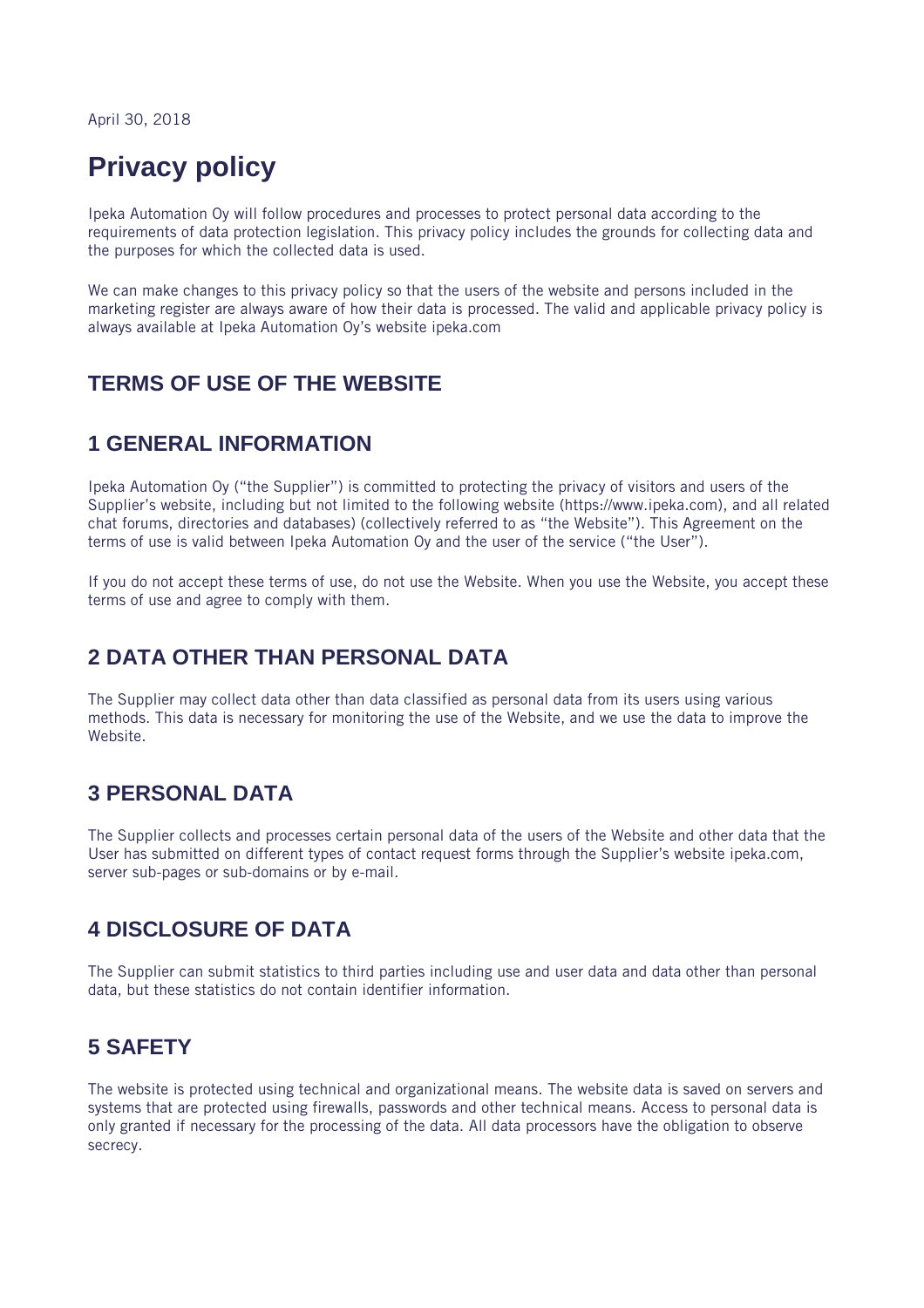# 6 USE OF COOKIES

We also use cookies and other similar technologies on the website ipeka.com. Cookies are small text files stored on your device for the purpose of collecting and remembering useful information, to improve the functionality and usability of our website. We can use also cookies and other similar technologies for statistical purposes, such as compiling statistics on the use of the website to understand how users use it and to improve the user experience.

You can block the storing of cookies, limit the use of cookies or remove cookies from your browser. Given that cookies enable the functioning of our website, limiting their use may have an effect on the usability of the website.

# 7 APPROVALS

When the User delivers personal data through the Website, the User gives the Supplier and/or third parties the consent to use the data as described on the Website in question.

An approval on the Website only applies to the user data stored on the Website. If the User has submitted the data to the Supplier in another way than through the Website, an approval issued on the Website does not affect the use of the data in question.

## 8 TRANSFERRING PERSONAL DATA OUTSIDE THE EEA

We do not transfer personal data outside the EU or the European Economic Area.

# 9 WEBSITES OF THIRD PARTIES

This privacy policy only applies to the Supplier's Website. The Website may contain links to websites of third parties. We are not responsible for the privacy practices of other websites. We recommend the User to check the privacy policies of the websites that he or she uses.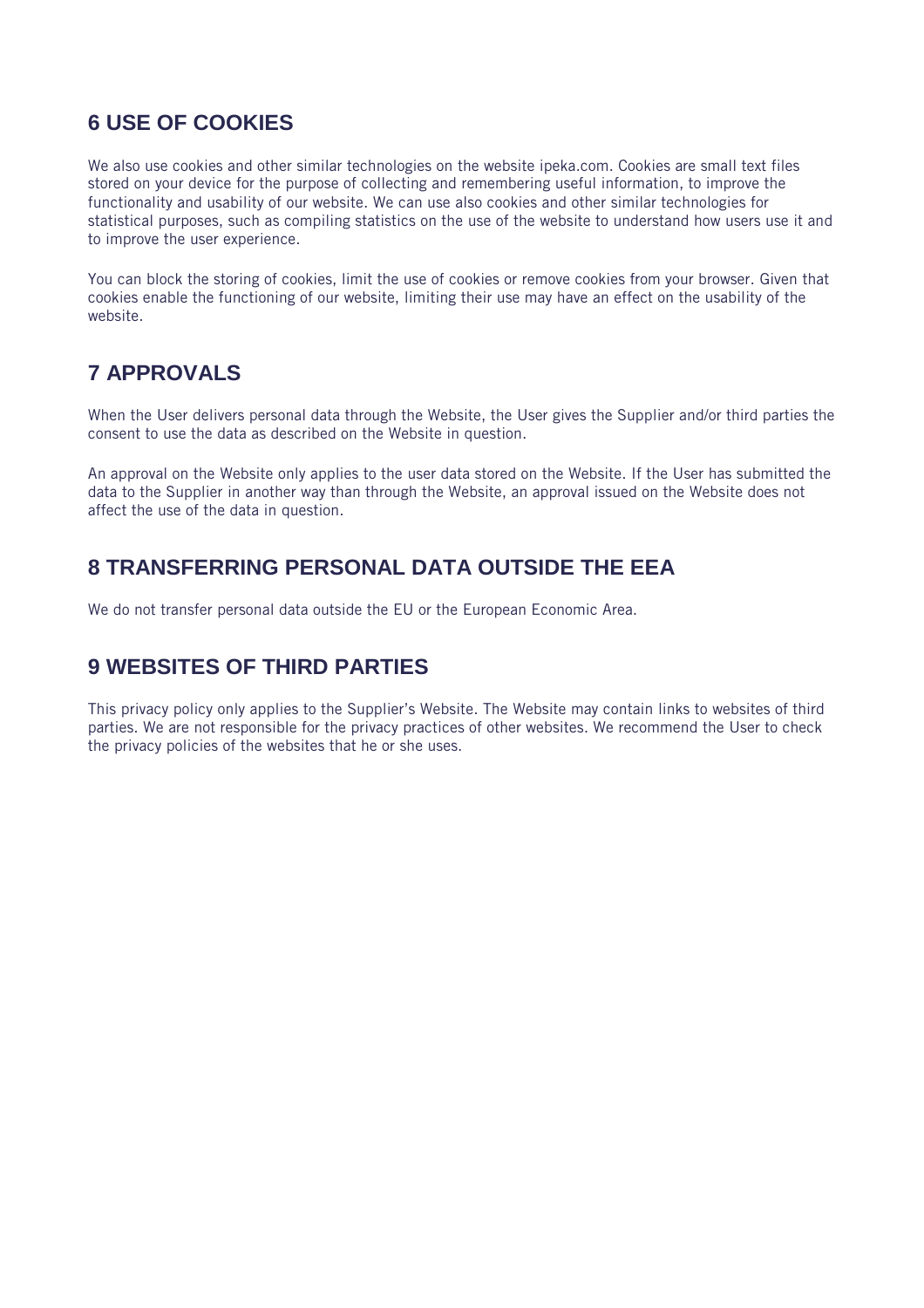### MARKETING REGISTER

### 1 DATA CONTROLLER AND REGISTER

Data Controller Ipeka Automation Oy, Palokuja 1, 37800 Akaa, Finland. Business ID 0667050-7

Register Ipeka Automation Oy's marketing registers

Contact person in matters concerning the register Aarre Rinne Email: firstname.familyname (at) ipeka.com

# 2 DATA STORED IN THE REGISTER

The register contains data on the data subject's role in the company, corporation or public position and other data necessary in view of the purpose of the register. The data includes basic company info as well as the names and contact information of company decision-makers and key persons.

#### Regular data sources

Data is stored in the marketing register based on contact forms received from Ipeka Automation Oy's public website. In addition, personal data can be obtained from other sources to the extent allowed by applicable laws, such sources including the Trade Register, the Population Information System, the Business Information System or the address data system of Posti.

You do not have to give us your personal data, but in that case, we may be unable to offer you our service.

The user rights of Ipeka Automation Oy's employees are transferred to the marketing register through the company's user management system.

#### Storage period

Personal data is stored only for a long as it necessary to carry out the purposes of use defined in this register.

Personal data is stored for the duration of the customer relationship. Personal data can also be stored as necessary after the end of the customer relationship to the extent allowed or required by the applicable law. For example, after the customer relationship has ended we typically store personal data that is necessary to respond to requirements or claims, in accordance with the valid provisions concerning the period of limitation. We may also store personal data as necessary to comply with your decision to opt out of direct marketing, for example.

The personal data is removed once its storage is no longer necessary pursuant to the law or the fulfilment of either party's rights or obligations.

The storage periods for personal data concerning the Ipeka Automation Oy's employees are related to the terms of their employment contracts and can be reviewed by consulting the employment contract or the Supplier's personnel instructions.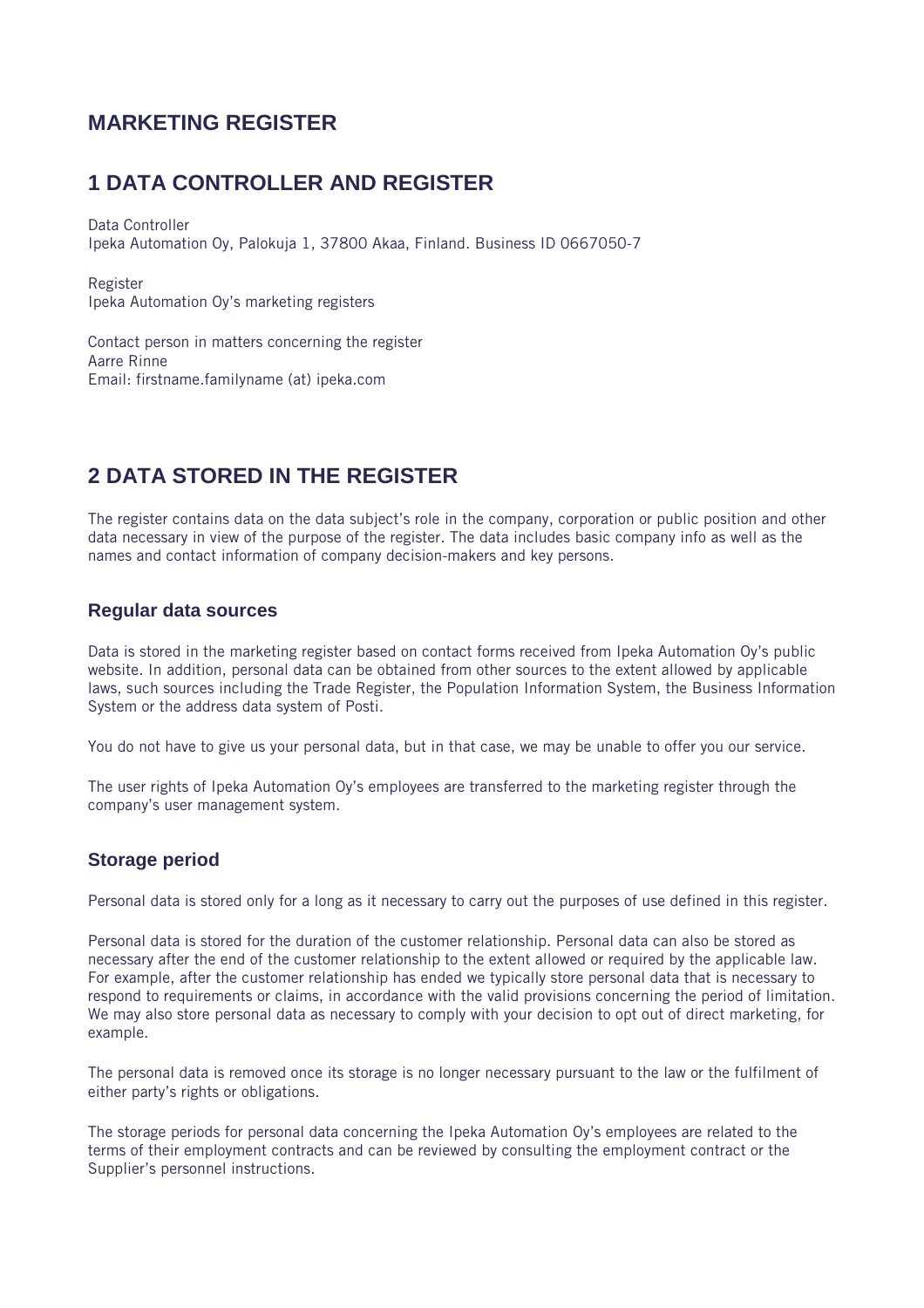# 3 PURPOSE AND LEGAL BASIS FOR PROCESSING PERSONAL DATA

We only collect and process personal data necessary for carrying out our business, managing customer relationships and for appropriate commercial purposes.

We process your personal data for the following purposes:

#### 1 Sales and marketing

We can contact you to tell you about the properties of new products, for example, or to market and sell you other products or services. We do not use your personal data for the purposes of marketing research and customer surveys. The processing of personal data is based on our legitimate interest to provide information as part of a service and to market our other products to you. You have the right to object to your personal data being processed for the purposes of direct marketing at any time.

#### 2 Service development, data security and internal reporting

We also process personal data to ensure the data security of the product and the website, to improve the quality of the product and the website, and to develop the product. We can also compile internal reports on the basis of personal data; these reports are put at the disposal of our management for the appropriate management of our business. In these cases, the processing of personal data is based on our legitimate interest to ensure the appropriate data security of our product and website and to receive adequate and appropriate information for the product's development and the management of our business.

#### 3 Other purposes you have consented to

We also process your personal data for other purposes, if you have given us your consent for such processing.

#### 4 PERSONAL DATA TRANSFERS AND DISCLOSURES

We do not disclose or transfer personal data to any other companies in marketing purposes.

We can only disclose personal data to third parties in these occasions:

- to the extent allowed or required by law, such as to carry out a request for information made by a competent authority or in relation to legal proceedings.
- in the event that we are party to a merger, corporate arrangement or the disposal of business or a part thereof.
- when we consider the disclosure to be necessary for the realisation of our rights, protecting the safety of you and others, investigating misuse, or responding to a request made by an authority.
- at your consent to the parties the consent applies to.

#### 5 GENERAL PRINCIPLES OF PERSONAL DATA USE AND PROTECTION

Ipeka Automation Oy's employees' privilege management is carried out using a role-based user management process in which each employee is given only those privileges required for their task and job description.